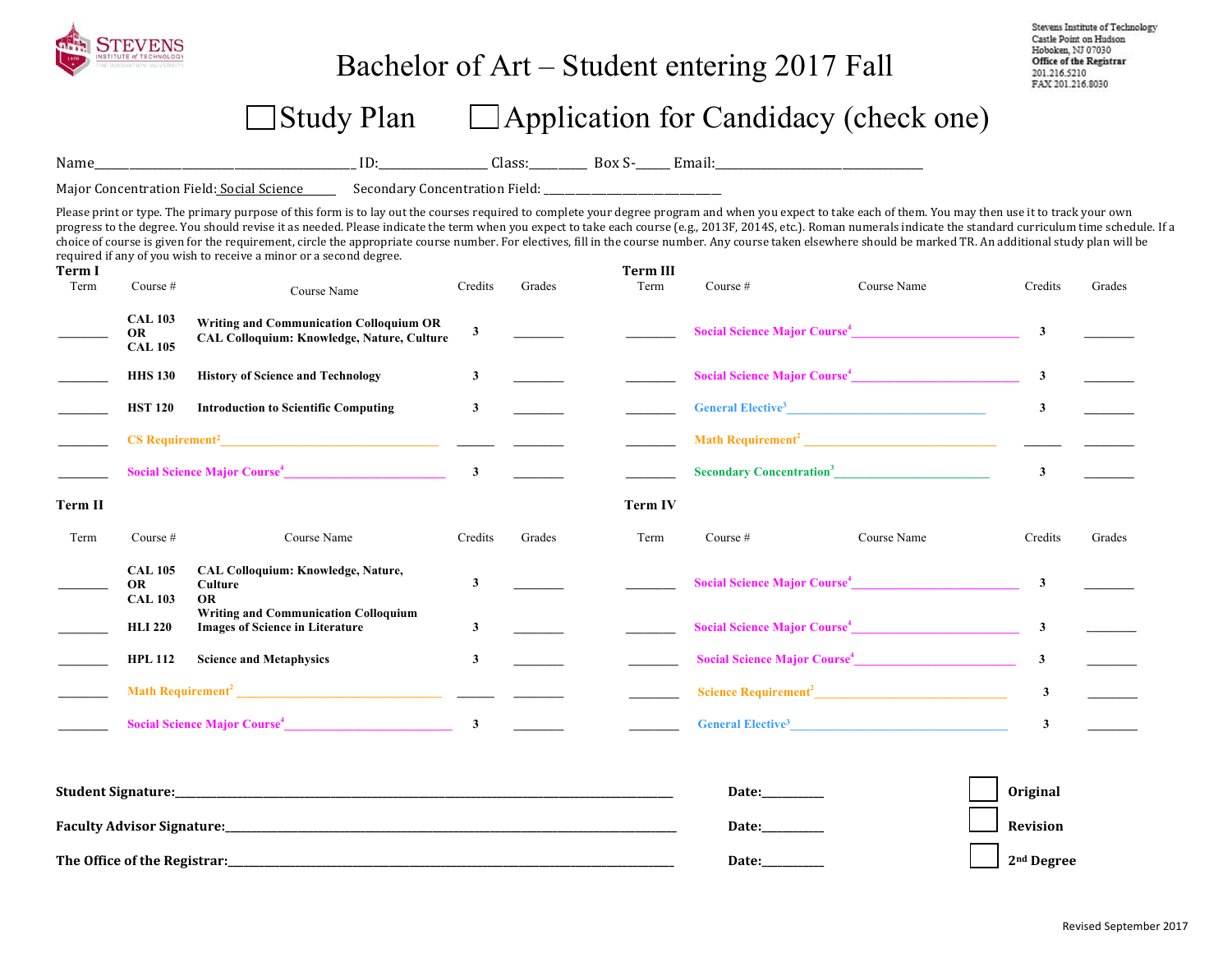

## Bachelor of Art – Student entering 2017 Fall

Stevens Institute of Technology Castle Point on Hudson Hoboken, NJ 07030 Office of the Registrar 201.216.5210 FAX 201.216.8030

# $\Box$  Study Plan  $\Box$  Application for Candidacy (check one)

| Name                      |                                 | $\Box$ $\cup$ $\alpha$ $\alpha$ $\gamma$ $\alpha$ $\alpha$                                                    |              |                          |                         |                                          | $\Box$ Application for Candidate (Check One) |             |          |              |                                   |
|---------------------------|---------------------------------|---------------------------------------------------------------------------------------------------------------|--------------|--------------------------|-------------------------|------------------------------------------|----------------------------------------------|-------------|----------|--------------|-----------------------------------|
|                           |                                 | Major Concentration Field: Social Science _____ Secondary Concentration Field: ______________________________ |              |                          |                         |                                          |                                              |             |          |              |                                   |
| Term V<br>Term            | Course #                        | Course Name                                                                                                   | Credits      | Grades                   | <b>Term VII</b><br>Term | Course $#$                               |                                              | Course Name |          | Credits      | Grades                            |
|                           |                                 | Social Science Major Course <sup>4</sup> 3                                                                    |              | $\overline{\phantom{a}}$ |                         |                                          | Secondary Concentration <sup>6</sup>         |             |          | $\mathbf{3}$ |                                   |
|                           |                                 | Social Science Major Course <sup>4</sup>                                                                      | $\mathbf{3}$ |                          |                         |                                          | <b>CAL 498 Thesis Preparation</b>            |             |          | 3            |                                   |
|                           |                                 | Secondary Concentration <sup>6</sup>                                                                          | $\mathbf{3}$ |                          |                         |                                          | General Elective <sup>3</sup>                |             |          | $\mathbf{3}$ |                                   |
|                           | <b>CAL 301 Research Methods</b> |                                                                                                               | $\mathbf{3}$ |                          |                         |                                          | General Elective <sup>3</sup>                |             |          | $\mathbf{3}$ | $\mathbb{R}$                      |
|                           |                                 | General Elective <sup>3</sup>                                                                                 | $\mathbf{3}$ |                          |                         |                                          | Social Science Major Course <sup>4</sup>     |             |          | $\mathbf{3}$ |                                   |
| Term VI                   |                                 |                                                                                                               |              |                          | <b>Term IV</b>          |                                          |                                              |             |          |              |                                   |
| Term                      | Course $#$                      | Course Name                                                                                                   | Credits      | Grades                   | Term                    | Course $#$                               |                                              | Course Name |          | Credits      | Grades                            |
|                           |                                 | Social Science Major Course <sup>4</sup>                                                                      | $\mathbf{3}$ |                          |                         |                                          | Secondary Concentration <sup>6</sup>         |             |          | 3            |                                   |
|                           |                                 | Social Science Major Course <sup>4</sup>                                                                      | $\mathbf{3}$ |                          |                         |                                          |                                              |             |          | $\mathbf{3}$ |                                   |
|                           |                                 | Humanities Requirement <sup>1</sup>                                                                           | $\mathbf{3}$ |                          |                         | <b>CAL 499 Senior Thesis</b>             |                                              |             |          | 4            |                                   |
|                           |                                 | <b>Secondary Concentration</b> <sup>6</sup>                                                                   | $\mathbf{3}$ |                          |                         |                                          | General Elective <sup>3</sup>                |             |          | $\mathbf{3}$ |                                   |
|                           |                                 | General Elective <sup>3</sup>                                                                                 | $\mathbf{3}$ |                          |                         |                                          | General Elective <sup>3</sup>                |             |          | $\mathbf{3}$ |                                   |
|                           |                                 |                                                                                                               |              |                          |                         | P.E. Requirement <sup>5</sup>            |                                              |             |          |              |                                   |
| <b>Additional Classes</b> |                                 |                                                                                                               |              |                          | Term                    | Course<br><b>PE 200</b><br><b>PE 200</b> | <b>Credits Grade</b><br>PE                   | Term        | Course   |              | <b>Credits Grade</b><br>PE 200 PE |
|                           |                                 |                                                                                                               |              |                          |                         |                                          | Date:                                        |             |          | Original     |                                   |
|                           |                                 |                                                                                                               |              |                          |                         | Date:                                    |                                              |             | Revision |              |                                   |

**The Office of the Registrar:\_\_\_\_\_\_\_\_\_\_\_\_\_\_\_\_\_\_\_\_\_\_\_\_\_\_\_\_\_\_\_\_\_\_\_\_\_\_\_\_\_\_\_\_\_\_\_\_\_\_\_\_\_\_\_\_\_\_\_\_\_\_\_\_\_\_\_\_\_\_\_\_\_\_\_\_\_\_\_\_\_\_\_\_\_\_\_ Date:\_\_\_\_\_\_\_\_\_\_\_\_\_\_ 2nd Degree**